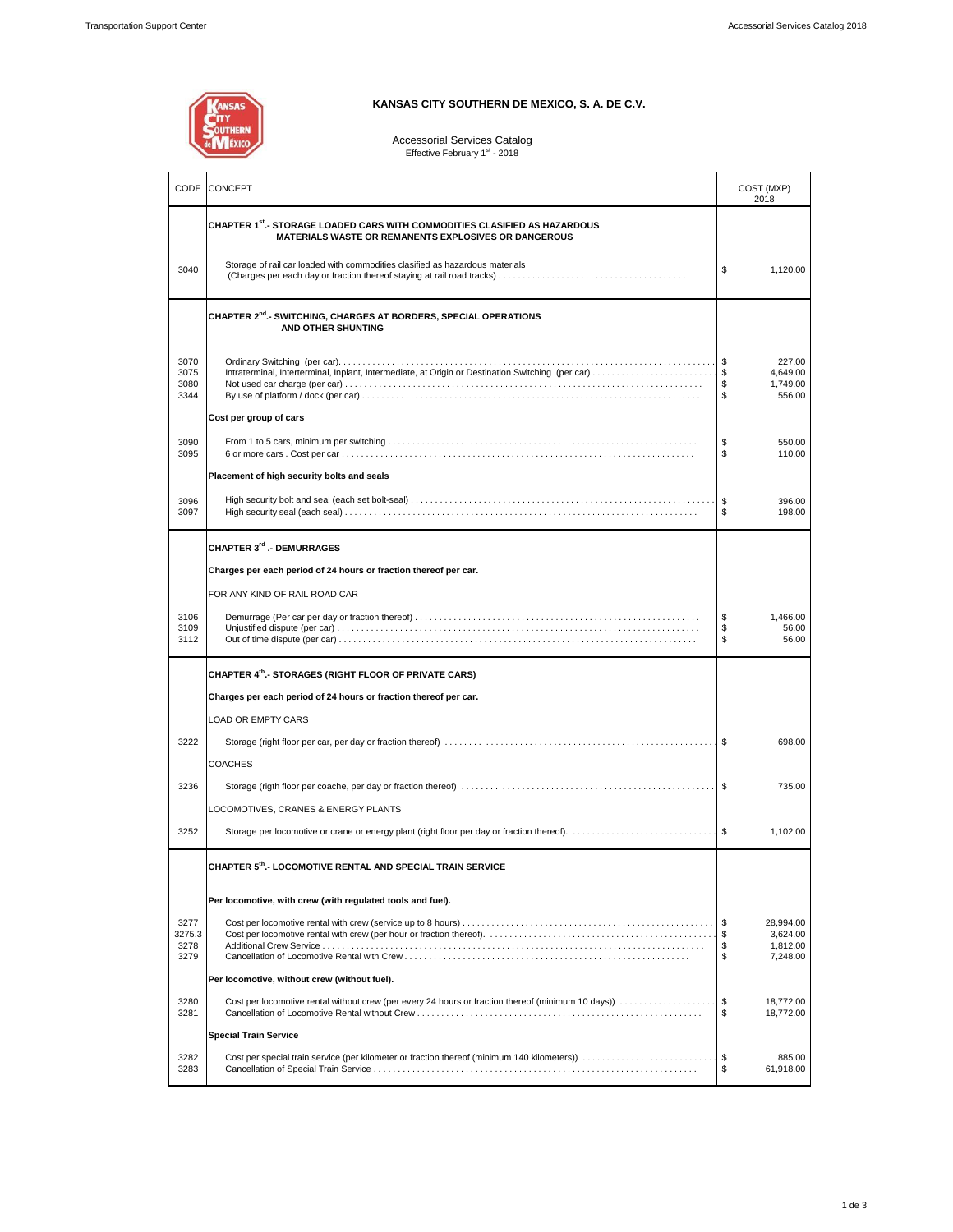

### **KANSAS CITY SOUTHERN DE MEXICO, S. A. DE C.V.**

### Accessorial Services Catalog<br>Effective February 1<sup>st</sup> - 2018

| CODE                 | CONCEPT                                                                                                                                                                                                                        | COST (MXP)<br>2018                 |  |
|----------------------|--------------------------------------------------------------------------------------------------------------------------------------------------------------------------------------------------------------------------------|------------------------------------|--|
|                      | CHAPTER 6th .- CRANE RENTAL TO LOAD OR UNLOAD WORK                                                                                                                                                                             |                                    |  |
|                      | Per crane with crew, regulated tools, fuel and oil.                                                                                                                                                                            |                                    |  |
| 3290                 |                                                                                                                                                                                                                                | \$<br>1,592.00                     |  |
|                      | CHAPTER 7th.- DESTINATION OR CONSIGNEE, OR ANY WAYBILL MODIFY<br>OR WAYBILL CANCELLATION; REGISTER, UNREGISTER OR UPDATE POOL                                                                                                  |                                    |  |
|                      | For each waybill modification, cancellation, or car pool records                                                                                                                                                               |                                    |  |
| 3300<br>3301<br>3303 | Cost for each waybill modification or cancellation (per each container, chassis or trailer) \$<br>Assistance for the realization to register, unregister or update pool records (per car)                                      | 2.829.00<br>840.00<br>-S<br>840.00 |  |
|                      | CHAPTER 8th.- HOLD CAR IN TRANSIT TO PROTECT, ACCOMMODATE AND SECURE THE FREIGTH                                                                                                                                               |                                    |  |
| 3320                 | Cost per hold car in transit to protect, accommodate and secure the freigth (per car) \$                                                                                                                                       | 299.00                             |  |
|                      | CHAPTER 9th.- INSPECTION OR VERIFICATION OF THE FREIGTH                                                                                                                                                                        |                                    |  |
|                      | Hold in Transit or at Border for Inspection                                                                                                                                                                                    |                                    |  |
| 3345                 | If after the inspection, the person concerned wants to unload the car where the inspection had been done,<br>a diversion charge must be applied in addition.                                                                   | \$<br>124.00                       |  |
|                      | <b>At Destine Inspection</b>                                                                                                                                                                                                   |                                    |  |
| 3350                 |                                                                                                                                                                                                                                | 505.00                             |  |
|                      | <b>CHAPTER 10th.- BORDER BRIDGE CROSSING</b>                                                                                                                                                                                   |                                    |  |
|                      | CARS THAT WILL PRODUCE FREIGHTS REVENUE                                                                                                                                                                                        |                                    |  |
| 3370                 |                                                                                                                                                                                                                                | 955.00                             |  |
|                      | LOAD OR EMPTY CONTAINERS                                                                                                                                                                                                       |                                    |  |
| 3375<br>3380         | Cost per border bridge crossing per 40 Ft or longer containers (entertainment containment and container the structure of the structure of the structure of the structure of the structure of the structure of the structure of | 322.00<br>371.00<br>\$             |  |
|                      | LOAD OR EMPTY PIGGYBACK                                                                                                                                                                                                        |                                    |  |
| 3385<br>3390         |                                                                                                                                                                                                                                | 12.00<br>\$<br>246.00              |  |
|                      | CARS THAT HAVE NOT AND WILL NOT PRODUCE FREIGHT REVENUE                                                                                                                                                                        |                                    |  |
| 3400                 | Cost per border bridge crossing to cars that have not and will not produce freight revenue (per car)                                                                                                                           | \$<br>6,280.00                     |  |
|                      | RAILROAD EQUIPMENT TO SERVE PARTICULAR CUSTOMER.                                                                                                                                                                               |                                    |  |
|                      | <b>CHARGE PER CAR:</b>                                                                                                                                                                                                         |                                    |  |
| 3405<br>3410         | Cost per border bridge crossing per locomotives, cranes and energy plants over its own wheels (per equipment)<br>Cost per border bridge crossing per coaches & empty cars over its own wheels (per equipment)                  | 747.00<br>186.00<br>\$             |  |